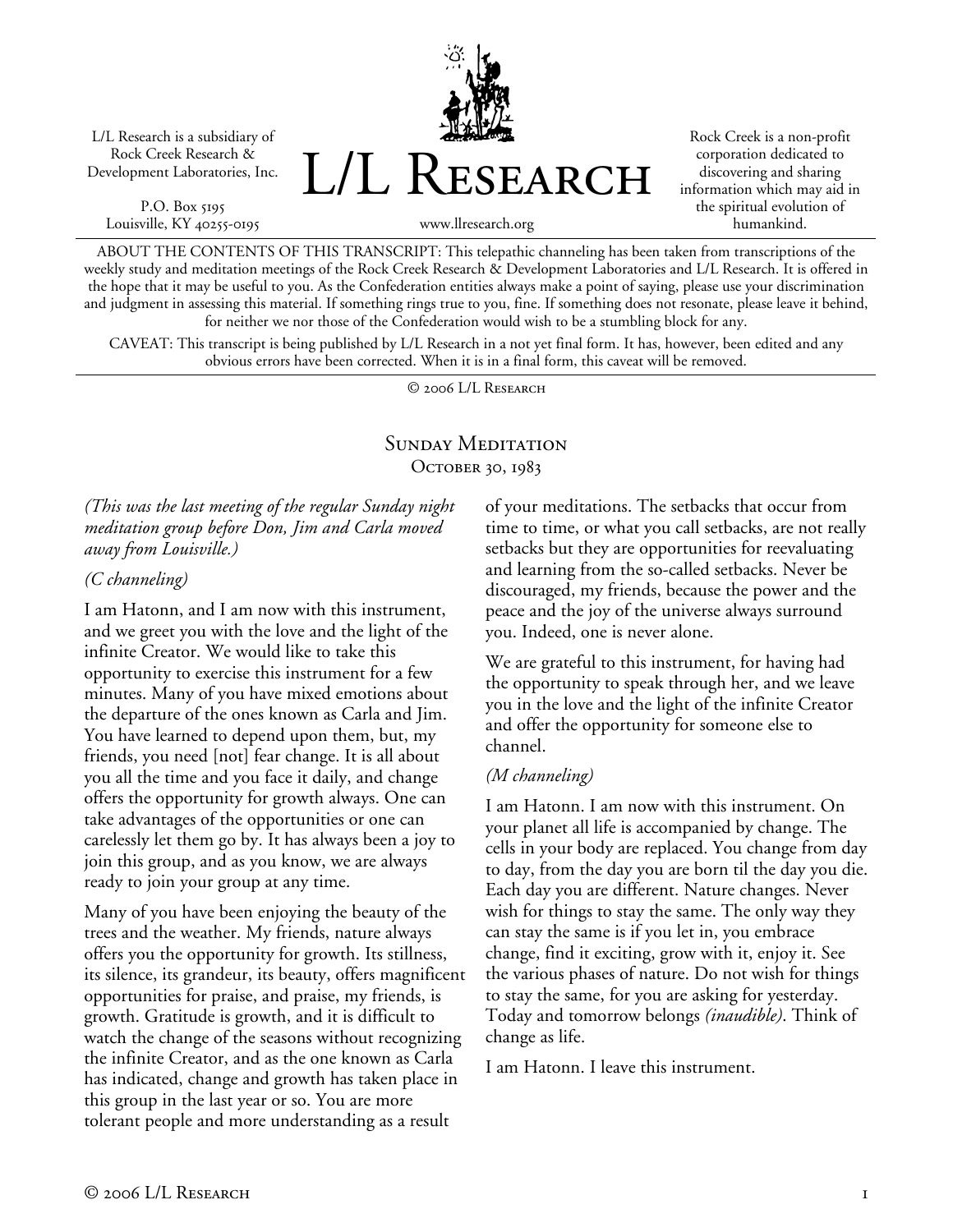# *(Carla channeling)*

I am Hatonn, and I greet you once again through this instrument in love and light. We ask you to picture the stark and barren beauty of a ravine in the winter. Even the snow cannot cling to its steep sides now. There are striations of brown and white with the gallant stark skeletons of trees clinging to the hillsides. We ask you to picture a meadow. It is the first soft breath of June, the lazy drone of bumblebees, the silent flicker of butterflies, the sweet smell of the meadow and a gentle wind driving soft clouds through a blue sky. We ask you to consider the pitted craters of moons which you have never seen, of asteroids that have only come to you in imagination and pictures, naked against the zero of absolute space.

We ask you to see, to pull back until you can see, to enlarge your perspective until it becomes clear to you that all three vistas are the one infinite Creator. They are different expressions, but they are created out of precisely the same building blocks, that is, they are made of light, and they have been created because of a great force and principle, one great original Thought. That thought is love.

Do you find yourself grasping in a difficult situation, listening to useless advice and wondering where inspiration and true affection have fled? Gaze upon the ravine, gaze beneath the gnarled tree trunks to the roots which stretch quietly, quietly, gathering in winter the force which will propel new growth, new love, new beauty, new service to the infinite Creator. In the summer every being shall breathe; it shall remove from your atmosphere that which you do not need and give to you oxygen; it shall be of service in the most practical way, and further, it shall be of service by its very beauty.

Do you find yourself in a pleasant time standing with the wind drifting past your cheek, listening to the lazy drum of insects? We speak to you of an illusion. Insects sting, flowers have thorns, and you shall die. Things are never remotely contracted and compacted into the shape that they seem to hold before your eyes. That which is pleasant gapes with the prevision of ashes and earth. That which seems to be already dead holds within it the transformation of birth. And in the absolute zero of what you call outer space, in the mercilessly pitted craters of foreign moons, lies the beating heart of that which has never been separated from the original Thought

of the one infinite Creator. Each particle of the universe is part of the Creator. Some portions of the universe have become individualized; a great deal of it has remained love. The resounding echo of the creation is love … love … love …

We have spoken this evening through this instrument among other things in an effort to offer to you our thanks for this instrument's availing herself to us. We say farewell through this voice, for you know that each instrument has its own tone, its own melody, and each melody is sweet. Each speaking of ours is basically the same. The changes are due to the needs of those in the circle and the personality, the experiences and the vocabulary of the channel. Thus, each of you has something you need to offer if you wish to pursue the path of being a vocal channel. Whether this be your desire or whether you wish to learn the truth, the one basic tool for education is meditation. In meditation, you move beyond constancy and beyond change, beyond sea and land and planet, beyond stars and galaxies and any idea of limitation. You move within yourself. In meditation you become a listener and you listen within for a cosmos that is completely within yourself. We encourage each to follow the dictates of that seeking for truth. But before you move, meditate. You know your own path. But in most cases, you must spend some of your time in remembering it.

We would close through another instrument. I am Hatonn.

## *(M channeling)*

I am Hatonn. I am now with this instrument. I greet you with the love and the light of the infinite Creator. Extending some of the ideas which I have discussed, but showing them in a different way, I would like to tell you how to appreciate the scene. Most people start with the total scene. But if it is the beach, start with a grain of sand; see the beauty in that grain. And all of eternity is in the grain and all of eternity is outside of the grain. Then extend your eyes to the footprints in the sand going somewhere, going nowhere. Then watch the lapping of the water obliterate the footprints. Then see the people coming from the beach houses.

The variation of the people makes the scenery beautiful. The beach houses themselves are interesting. If you start with a grain of sand, the whole scene will be seen through eyes that can see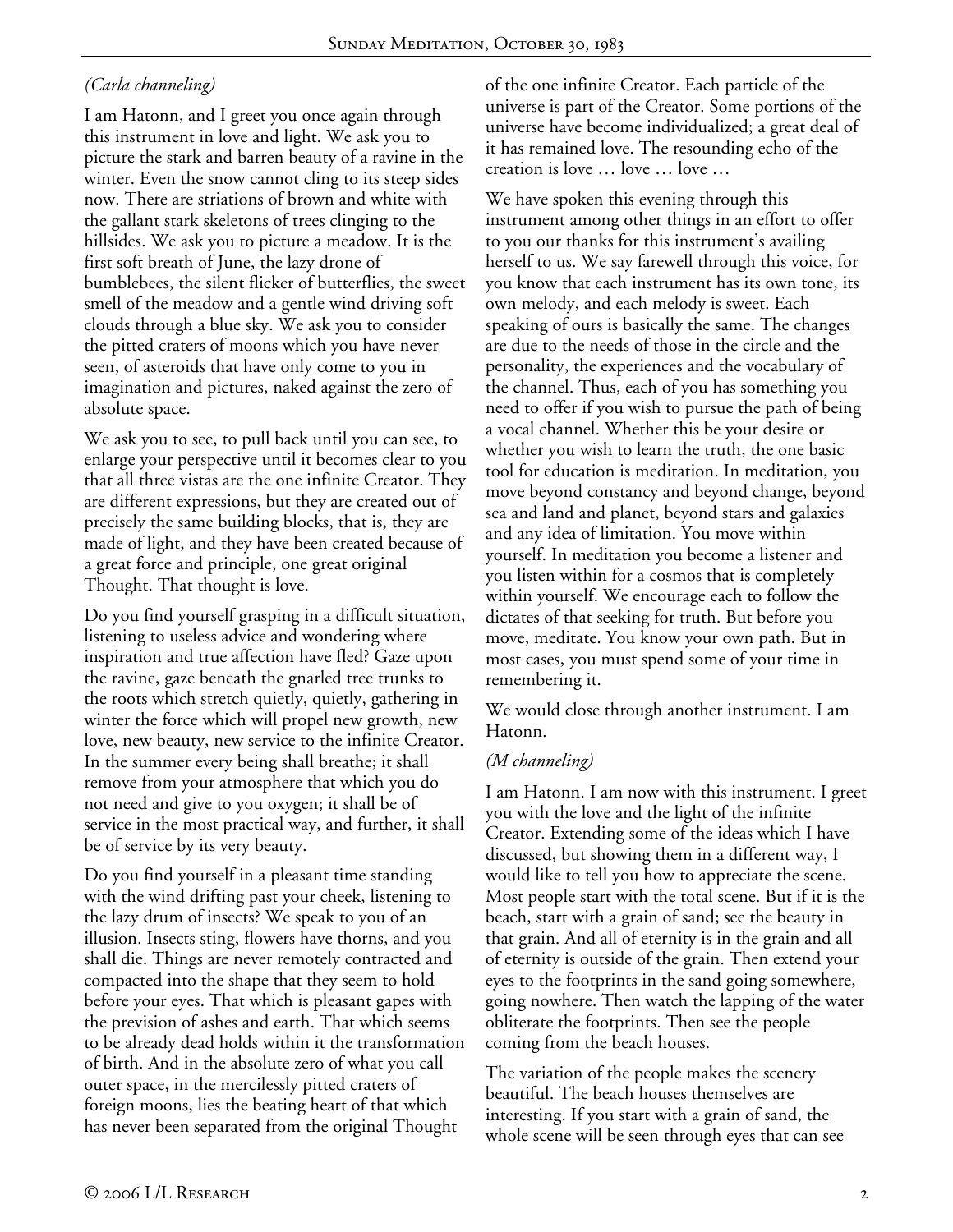little or much. If you had started with the total scene you would not realize it but you would really be confused because there was too much. The same is true of love. It starts with the gentle gaze, a mother looking at her child, two people liking what they see. Extend love to the touching of hands, to a true dedication that is unsaid but nevertheless meaningful. Carry this love out to the very end, and you will see the true meaning of love. But if you just try to start at the end you will never get all the variations of the theme. Start out simple and then take in things that are complicated, but you will never lose your way because everything is in a grain of sand and a gentle gaze.

I am Hatonn. I leave this instrument.

### *(S channeling)*

I am Hatonn, and greet you once more in love and light. We would stay only a few more minutes with your group at this time and would speak a few more words. Our friends, we wish to thank you for allowing us this opportunity to share your love, to be with you. We wish to thank you also, my friends, for allowing us the opportunity to serve the one infinite Creator, to grow in the creation, to experience yet one more facet of the Creator. How much more love can be given than this, my friends, to allow one to serve and to serve at the same time? We thank each instrument for their service, their willingness to serve the infinite Creator. We ask each to look within, to see the love in each, to share that love is so beautiful, my friends, and we thank you, for the love within this group is beautiful, and has gained strength over the years. The service has been great and has touched many. The light grows ever stronger and fills us with much joy and happiness. Our brothers and sisters, we would leave you now in the love and light of the one infinite Creator. I am known to you as Hatonn. Adonai, my friends. Peace be with you.

## *(Jim channeling)*

I am Latwii, and I greet you, my friends, in the love and in the light of our infinite Creator. As always, it is a great joy to be able to speak with your group. We rejoice at the opportunity to attempt to answer those queries which you have brought with you this evening. May we begin, then, with the first query?

**Carla:** What's the nature of the energy stored in meditation?

I am Latwii, and am aware of your query, my sister. We find here a most interesting query, for this energy of which you speak is an energy which has not yet yielded to the measure of any instrument upon your planet, yet many, many of your peoples are quite aware of its presence.

The nature of this energy is similar to that force which you call gravity, if one would look at that force as the inward seeking of each portion of creation for that which resides within each portion. The seeking which each entity brings to the meditative state is likened unto an energy, is likened unto that which we have called gravity. When an entity in meditation seeks in some fashion to know truth, to know the one Creator, to know the self, to seek a solution to a difficult situation, seeks illumination, this seeking, then, creates the force or the energy which becomes apparent to the entity in some fashion which is understandable to that entity. Some may feel this energy as a lightening of the head, as a tingling of the body, as flashing colors before the inner eye, as a floating within free space, or as any other sensation that finds a path from the unconscious into the conscious being. The energy, then, is released from the deeper portions of the unconscious mind by means of the entity's conscious seeking. This seeking opens a passage way or a channel through which that energy passes.

May we answer you further, my sister?

**Carla:** No, I'll have to read that. Thank you.

I am Latwii, and we thank you, my sister. Is there another query?

**K:** Then, I am assuming that this energy is multiplied many times in a group such as ours. Is that right?

I am Latwii, and am aware of your query, my sister. This it quite correct, for in a group such as this one which has been most careful to tune each entity so that the group may seek in a unified fashion, then the energy becomes greatly multiplied so that each portion of energy which each entity contributes is felt in a cumulative fashion by each entity within the group.

May we answer you further, my sister?

**K:** No, thank you.

I am Latwii. We thank you, my sister. Is there another query at this time?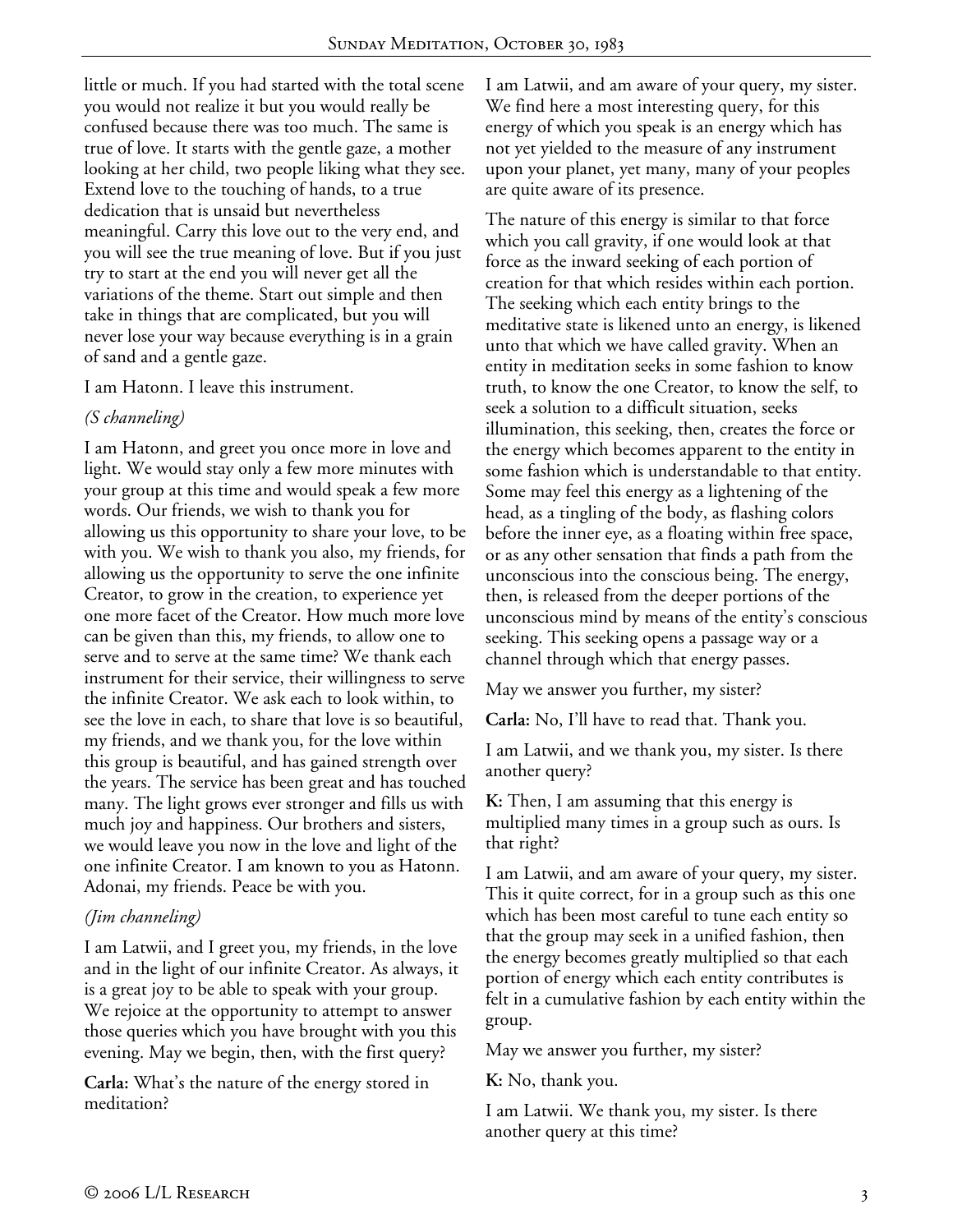**K:** Yes, it's certainly not a very important question as I see it, but I'm curious. A couple of weeks ago I read Ruth Montgomery's book, *Threshold to Tomorrow*, and I'm just curious to know if that book is being read widely?

I am Latwii, and am aware of your query, my sister. We are not usually asked to give book reviews, and this is somewhat outside of our boundaries, shall we say, of ability. But we may make a comment upon such collections of work, and that is to say that each entity which is, shall we say, in a resonant type of harmony due to the seeking of that entity will be able to read those sources of information which are available to it. That is to say, such books will receive the recognition that they attract and each entity shall attract those books and sources which are most helpful to it at each point in its seeking.

May we attempt further response, my sister?

**K:** So it's sort of like the adage, "When the student is ready, the master appears." Is that sort of what you're saying?

I am Latwii, and am aware of your query, my sister. This is correct, my sister. The student is constantly readying itself for an endless procession of lessons and teachers and, indeed, students of its own.

May we reply further, my sister?

**K:** Well, no. The thing that caused me to ask that question is Jason Winters—whose story is told in the book—says he healed himself by drinking this herbal tea which was made up of three herbs. And I read in the paper yesterday or the day before that some of the cancer clinics now are experimenting with herbs from China to heal cancer, and I was just curious about whether the story of Jason Winters caused this to come about. You needn't bother to answer that question, Latwii. It's just one of my ramblings. It just seemed maybe it was just too much to be coincidental. Could you comment on that?

I am Latwii …

*(Side one of tape ends.)* 

## *(Jim channeling)*

I am Latwii, and am once again with this instrument. We shall comment by suggesting that many entities suffering from that disease which you may describe as the cancer are healed in various manners. Each may then claim that the particular

means of healing is the secret to the disease and its cure. And yet, many may discover that one particular method does not work and another does. In truth, it may be the case that all such discoveries for this cure have in common an unknown factor, and it is this unknown factor that has produced the cure.

If you will examine many of these techniques of curing that called cancer you will discover a general tendency or attitude that is contained within most of these techniques. That attitude has many of the attributes of that which you may call forgiveness or acceptance. When an entity is able to express the love of the Creator which it receives daily to each entity whom it meets, and is able to feel that same love within its own being for itself as well, then it is often the case that the entity sees the creation about it, and, indeed, itself through new eyes. The eyes of love, acceptance and forgiveness are the eyes which heal. That known as cancer as has been discussed by those known as Ra, which is a disease which is the result of an inability to forgive, is a disease which grows from the angers which have not found their balance in love.

May we attempt further response, my sister?

**K:** No, thank you. That's fine, Latwii.

I am Latwii, and we thank you, my sister. Is there another query at this time?

**M:** Latwii, I had an interesting experience that started about two months ago. One morning these syllables which I did not know were even a word kept going through my mind all morning, and no matter what I was doing this particular set of syllables would go through my mind. And I could not understand. As far as I was concerned I didn't even know whether it was an English word. And so I tried to look it up in the dictionary, but I'm not a very good speller and I couldn't find it. So then I called a friend of mine, who is good, and she tried to look it up and she couldn't find it either. The word was "reciprocity." And to my knowledge I'd never heard this word in my life.

And she said, "I think it's a legal term, call the reference room at the library." So I called them, and they said it meant "reciprocate." Well, I couldn't understand why that word would go through my mind all morning, because, I understood the meaning of reciprocate. And lo and behold, last week I went to the library and found—I was going